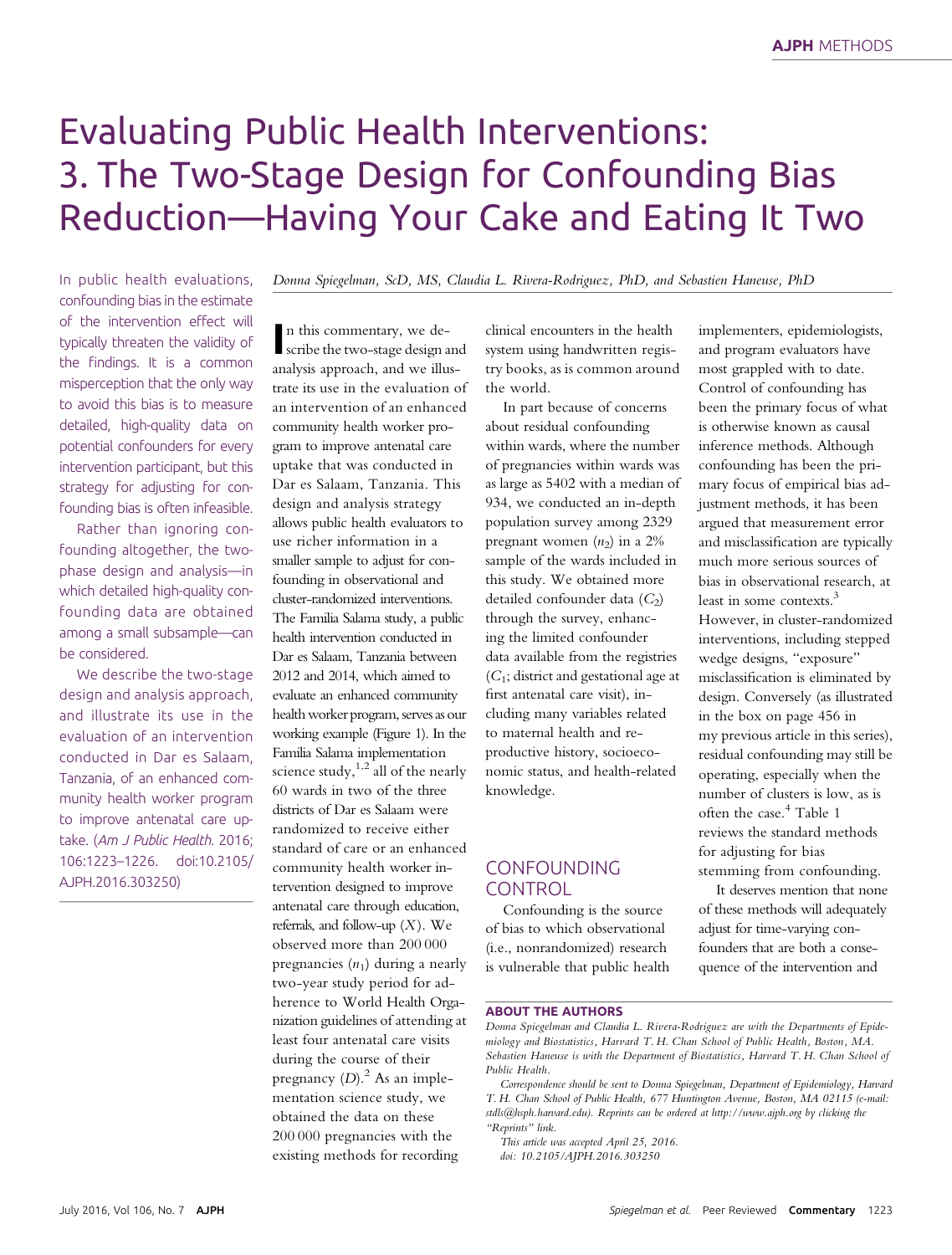

FIGURE 1—Familia Salama Two-Phase Study Design: Dar es Salaam, Tanzania, 2012–2014

a cause of disease. When timevarying interventions arestudied and when the model for the future intervention status as a function of current and past confounders can be validly estimated or when there is sufficient data to stratify on each unique joint intervention and confounder history—the methods illustrated by Hernán et al. and others can and should be used.<sup>5</sup> In a future article, we will further discuss these causal inference methods in relation to public health evaluations.

Standard methods for timevarying and time-invariant confounding, as well as the newer ones, require that data be

available for all confounders for all participants at all relevant time points. From a design point of view, this requirement is quite daunting and forces evaluators to exclude potential confounders a priori from consideration at the design stage. Now for some good news: it turns out that evaluators do not need to choose between measuring confounders among all study participants or to ignore the confounder entirely, which are the two common choices in standard practice. Rather, twostage designs can be used. The first stage is the standard design and includes  $n_1$  participants with data on the outcome  $(D)$ , the

intervention  $(X)$ , and confounders that are inexpensive to measure  $(C_1)$ , if any. In the second stage,  $n_2$  participants are sampled with probability  $Pr(I_i = 1|D_i, X_i, C_{1i}; \phi)$  for all  $i = 1, \ldots, n_2$  participants from the first stage for the assessment of data on the expensive confounders  $(C_2)$ , where  $I_i$  is an indicator that takes on value 1 if participant i was sampled for the second stage and 0 otherwise. Typically, the first-stage sample size will be much greater than the second-stage sample size, that is,  $n_1 \gg n_2$ . In the Tanzanian Familia Salama intervention,  $I_i = 1$  if participant *i* was included in the population survey and 0 otherwise, and  $Pr(I_i = 1) \approx$  $2042/200\,000 = 2\%$  overall.

# TWO-STAGE DESIGN

The two-stage design was first proposed in  $1938<sup>6</sup>$  was later independently reintroduced into the epidemiological and biostatistical literature by White<sup>7</sup> and Walker, $^8$  and was further developed by Cain and Breslow in 1988.<sup>9</sup> Although these methods were developed with observational studies in mind, they can straightforwardly be applied to randomized studies as well, as long as randomization is not clustered as would often be the case in public health evaluations.

Rather than randomly sampling participants from the first stage for more detailed assessments of confounders or outcomes at the second stage, cost-efficient twostage designs can be obtained by choosing the sampling fractions for selection into the second stage as a function of  $(D, X, C_1)$ .<sup>9,10</sup> A comprehensive, nontechnical article on the two-stage designs was written by Reilly.<sup>11</sup> Reilly provided formulas and examples for four typical study design questions. These included designs that identified the minimum variance—or most cost-efficient second-stage sampling fractions for estimating the intervention effect over the unique combinations of the strata formed by  $(D, X, C_1)$ . These designs are relevant when the first-stage data are freely available, for example, from an electronic medical records database or disease registry, and there is a fixed budget for sampling a specified number of participants at the second stage to obtain more detailed confounder data through personal interviews,

## TABLE 1—Standard Design and Analysis Methods to Adjust for Bias Stemming From Confounding

| Design                                          | Analysis                                     |  |  |
|-------------------------------------------------|----------------------------------------------|--|--|
| Randomize                                       | Intent to treat                              |  |  |
| Match on key confounders                        | Matched                                      |  |  |
| Restrict to a single level of key confounders   | Crude                                        |  |  |
| Collect data on known and suspected confounders | Multivariate models, Mantel-Haenszel methods |  |  |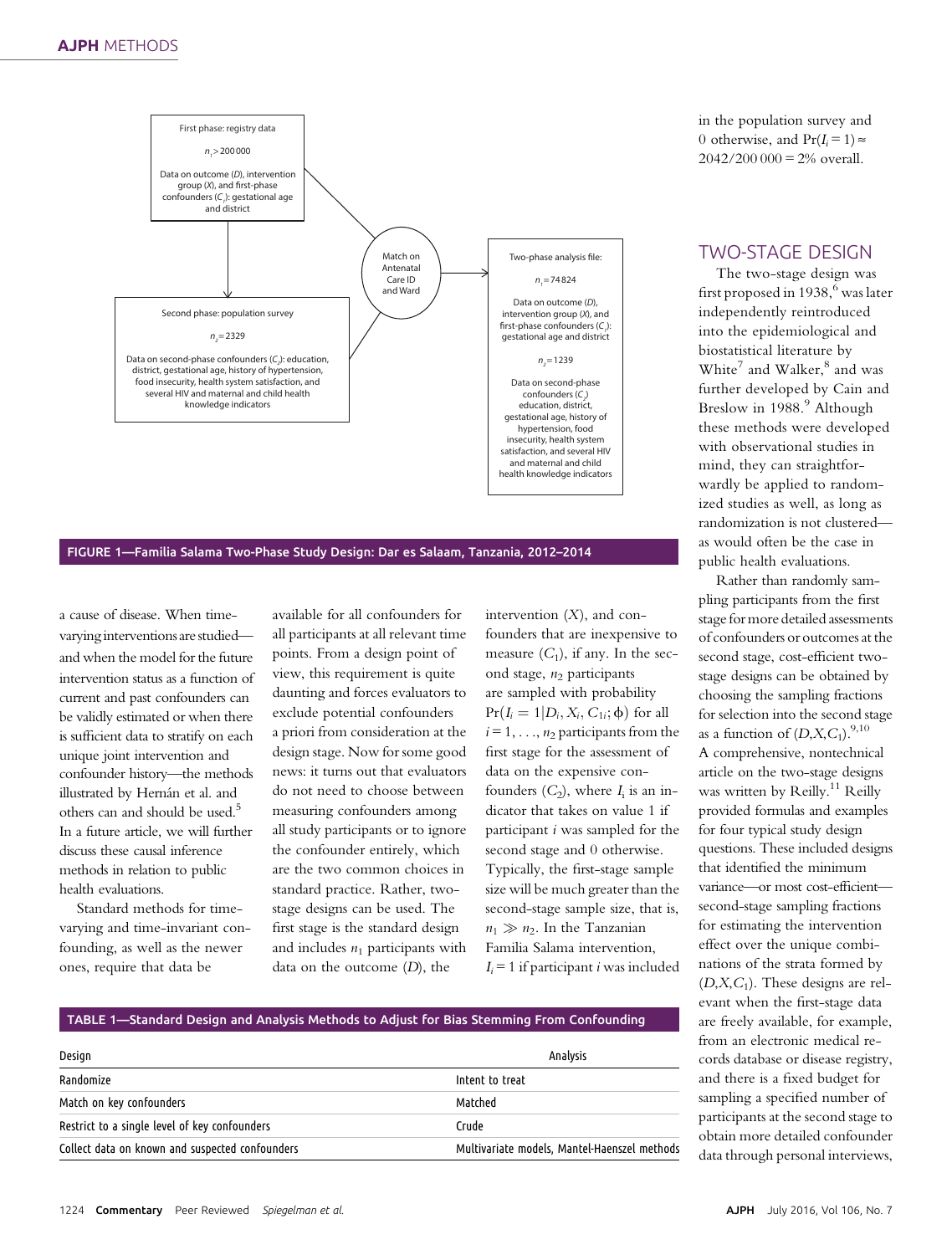medical records review, or laboratory measurements.

In addition, Reilly provided public freeware in Stata, R, and Splus to implement these design calculations (see [http://www.](http://www.mep.ki.se/%7Emarrei/software) [mep.ki.se/%7Emarrei/software](http://www.mep.ki.se/%7Emarrei/software) for links and a user manual). Breslow and  $\mathrm{Cain}^{12}$  suggested that one will typically approach the most efficient design by choosing second-stage sampling probabilities that lead to the inclusion of approximately the same numbers of first-stage participants among each unique combination of  $(C_1,$ X,D) that occur in the first stage. Two-stage designs do not require sampling on outcome, and efficiency can still be gained by sampling into the second stage jointly on  $(C_1,X)$ . Finally, sampling into the second stage can be entirely at random, as in the Familia Salama study.

The box below provides further details on the analysis of two-stage designs.

## USAGE IN PUBLIC **HFALTH**

Have these methods for design and analysis been used by public health researchers to improve control for confounding? Hardly! A reverse citation search of the seminal 1988 article by Cain and Breslow<sup>9</sup> found that among 72 citations, 5 linked to likely substantive applications of the methodology (e.g., Gilliland et al. $^{13}$  and Morabia et al. $14$ ) and none to public health evaluations, whereas among the 203 subsequent citations of the 1988 companion article by Breslow and Cain, $12$  a reverse citation search turned up an additional two relevant substantive articles that clearly used this methodology (e.g., Engels et al.<sup>15</sup>).

The generalized estimating equations methods for analysis of two-stage designs fared even worse in terms of uptake. Of 136 citations to Reilly and Pepe,<sup>16</sup>

## NOTE ON THE ANALYSIS OF TWO-STAGE DESIGNS

Once a two-stage design has been conducted, as long as the probability of being sampled into the second stage depended multiplicatively on the outcome and intervention because of the firststage confounders, that is, if the sampling probabilities into the second stage were a product of two second-stage sampling probabilities, Pr( $I_i = 1|D_i, X_i, C_{1i}$ ;  $\phi$ ) = Pr( $I_i = 1|D_i, C_{1i}$ ;  $\phi_o$ ) Pr( $I_i = 1|D_i, C_{1i}$ ;  $\phi_E$ ) that could be fit, for example, by a logistic regression model of this form

$$
logit \left[ Pr(I_i = 1 | D_i, X_i, C_{1i}; \phi) \right] = \phi_0 + \phi_1 D_i + \phi_2 X_i + \phi_3^T C_1,
$$

with no interaction between  $D_i$  and  $X_i$ . As may often be the case when the odds ratio is the parameter of interest, the sampling fractions can be ignored in the subsequent analysis although the efficiency of the intervention effect estimate may be less than what could otherwise be obtained using the analytic approaches. Otherwise, the valid and efficient analytic method will be different from usual approaches.Maximum likelihood methods will often be the most efficient but require the development of custom software for each new study. Pseudolikelihoods can be maximized, and other sorts of consistent estimating equations can be solved for the intervention effect, which give consistent but not fully efficient estimates of the intervention effect (e.g., Breslow and Cain,<sup>12</sup> Reilly and Pepe,<sup>16</sup> and Flanders and Greenland<sup>19</sup>).

one clearly linked to a substantive article<sup>17</sup>; similarly, one<sup>18</sup> for the 112 citations linked to Flanders and Greenland.<sup>19</sup> Walker's seminal article<sup>8</sup> appears to have been applied twice (e.g., Hsieh et al.<sup>20</sup>) among 41 citations, both of which are coauthored by Walker himself, whereas White's seminal article<sup>7</sup> has received 122 citations with 3 being clearly substantive (e.g., Ritz et al.<sup>21</sup> and Strauss et al.<sup>22</sup>). One of these describes the design of the Healthy Communities Study, which assesses the impact of characteristics of community programs and policies targeting childhood obesity and children's body mass index, diet, and physical activity.<sup>22</sup> This is the only citation we have been able to find that shows the application of two-stage design and analyses methods to an implementation science project and its evaluation.

Why such a gap between the development of this promising methodology and its widespread application? One barrier could be the perception of the unavailability of user-friendly software, which is ideally implemented in the packages most commonly used by practitioners. In fact, packages for the analysis of two-stage designs are available for SAS users<sup>23</sup> and R users.<sup>24</sup>

Another possible reason for the poor uptake of two-stage design and analysis methodology in public health evaluation is that this now quite large body of methodologic work cannot properly account for clustering, for example by facility, village, or other geographic or social units. Our new work is filling this gap (Rivera-Rodriguez CL, Spiegelman D, Haneuse S, unpublished data, 2016). In a synthetic illustrative example applied to a routine

monitoring and evaluation setting in Malawi, Haneuse et al.<sup>25</sup> demonstrated that data aggregated at the clinic-quarter level —as is common practice, for example, in the President's Emergency Plan for AIDS Relief monitoring and evaluation programs—provided biased estimates of the differences by gender, age, and private and public clinic in routine clinical quality indicators. On the other hand, a synthetic two-stage design sampling 5000 of the 82 997 clinics provided effect estimates nearly identical to the full data with little loss in precision.<sup>25</sup> This article serves as a powerful illustration of the depth of information that two-stage designs can provide.

## FAMILIA SALAMA

To further illustrate these new methods, we provide some preliminary results from the Familia Salama study. We calculated the intervention effect in the first stage alone, in which it is possible to adjust for residual confounding within ward for two potential confounders only  $(C_1)$ ; the fully adjusted but small second stage; and then with the two-stage analyses using the two approaches we have discussed (Table 2). Before the availability of these new methods, the investigators, with whom we work as the statisticians on the project team, had planned to completely discard the data on more than 200 000 pregnancies and use the second-stage data the population survey—only  $(n<sub>2</sub> = 2042)$ . In the two-stage analysis, we were able to match nearly 75 000 first-stage participants from the clinic registries to 1239 population survey participants (Figure 1). The estimated intervention effects, their